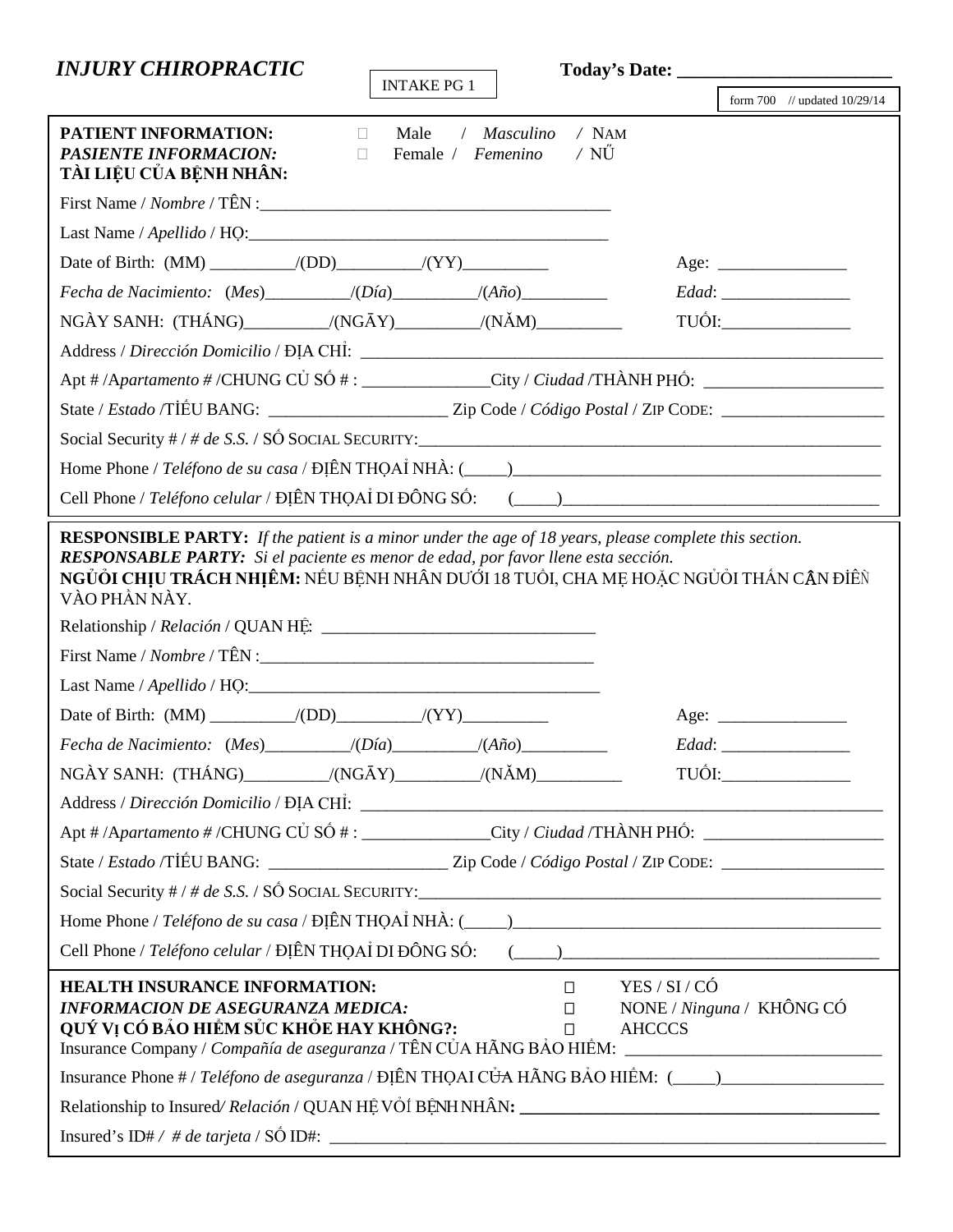## *INJURY CHIROPRACTIC*  **5121 W Thunderbird Rd, Glendale, AZ 85306 Phone (623) 879-1015 FAX (623) 849-0406**

## **STANDARD AUTHORIZATION OF USE & DISCLOSURE OF PROTECTED HEALTH**

**INFORMATION: I, the undersigned patient or patient representative, do hereby authorize Injury Chiropractic (the "Center") and its staff to furnish my legal representative with the following information. In addition, I authorize my legal representative to provide all the following information to the Center: complete medical records treatment status insurance information correspondence** 

**This authorization is effective from today lasting for a period of five (5) years unless revoked or terminated by the party signing below. A written revocation to the attention of the HIPAA Compliance Officer to the above address is required to revoke or terminate this authorization. Information that is disclosed under this authorization may be disclosed again by the organization to which it is sent. The privacy of this information may not be protected under the federal privacy regulations.** 

**AGREEMENT ON PERSONAL INJURY RECOVERY: I, the undersigned, hereby authorize and direct said Attorney to pay directly to the Center such sums as may be due and owing for services rendered to me and to withhold such sums from any settlement, judgment, or verdict as may be necessary to adequately protect and fully compensate the Center. Furthermore, I authorize this lien to the Center against all proceeds of any settlement, judgment or verdict that may be paid to me.** 

**I fully understand and acknowledge that I am directly and fully responsible to the Center for all services rendered to me and that this Agreement is made solely for the Center's additional protection and in consideration of the Center's agreement to postpone demand for payment. I further understand that such payment is not contingent on any settlement, judgment or verdict by which I may eventually recover all or any portion of the sums owed to the Center.** 

**I agree never to rescind the Agreement portion of this document and that any attempt to rescind will not be honored by my Attorney. In the event of new legal representation, I authorize the new legal representative to honor this lien as inherent to the settlement and enforceable upon the case as if he/she originally executed it.** 

**\_\_\_\_\_\_\_\_\_\_\_\_\_\_\_\_\_\_\_\_\_\_\_\_\_\_\_ \_\_\_\_\_\_\_\_\_\_\_\_\_\_\_\_\_\_\_\_\_\_\_\_\_\_\_\_\_\_\_\_\_\_\_\_\_\_\_\_\_\_\_\_\_\_ Dated Responsible Party's Signature** 

Patient's Name (if minor) Printed Responsible Party's Name & Relationship to Patient

**The undersigned Attorney of record agrees to promptly notify the Center if Attorney ceases to represent or when any change in representation occurs. Attorney shall also promptly deliver a copy of this Agreement to any additional or substitute legal counsel. Furthermore, Attorney does hereby agree to observe all the terms of this Agreement stated above.** 

**\_\_\_\_\_\_\_\_\_\_\_\_\_\_\_\_\_\_\_\_\_\_\_\_\_\_\_ \_\_\_\_\_\_\_\_\_\_\_\_\_\_\_\_\_\_\_\_\_\_\_\_\_\_\_\_\_\_\_\_\_\_\_\_\_\_\_\_\_\_\_\_\_\_** 

 **Dated Attorney/Legal Representative** 

*A PHOTOCOPY OF THIS FORM SHALL BE DEEMED AS VALID AS THE ORIGINAL* 

**\_\_\_\_\_\_\_\_\_\_\_\_\_\_\_\_\_\_\_\_\_\_\_\_\_\_\_\_ \_\_\_\_\_\_\_\_\_\_\_\_\_\_\_\_\_\_\_\_\_\_\_\_\_\_\_\_\_\_\_\_\_\_\_\_\_\_\_\_\_\_\_\_\_\_\_\_\_** 

Chart#:  $\_\_$ 

form 770 /updated 10/28/14